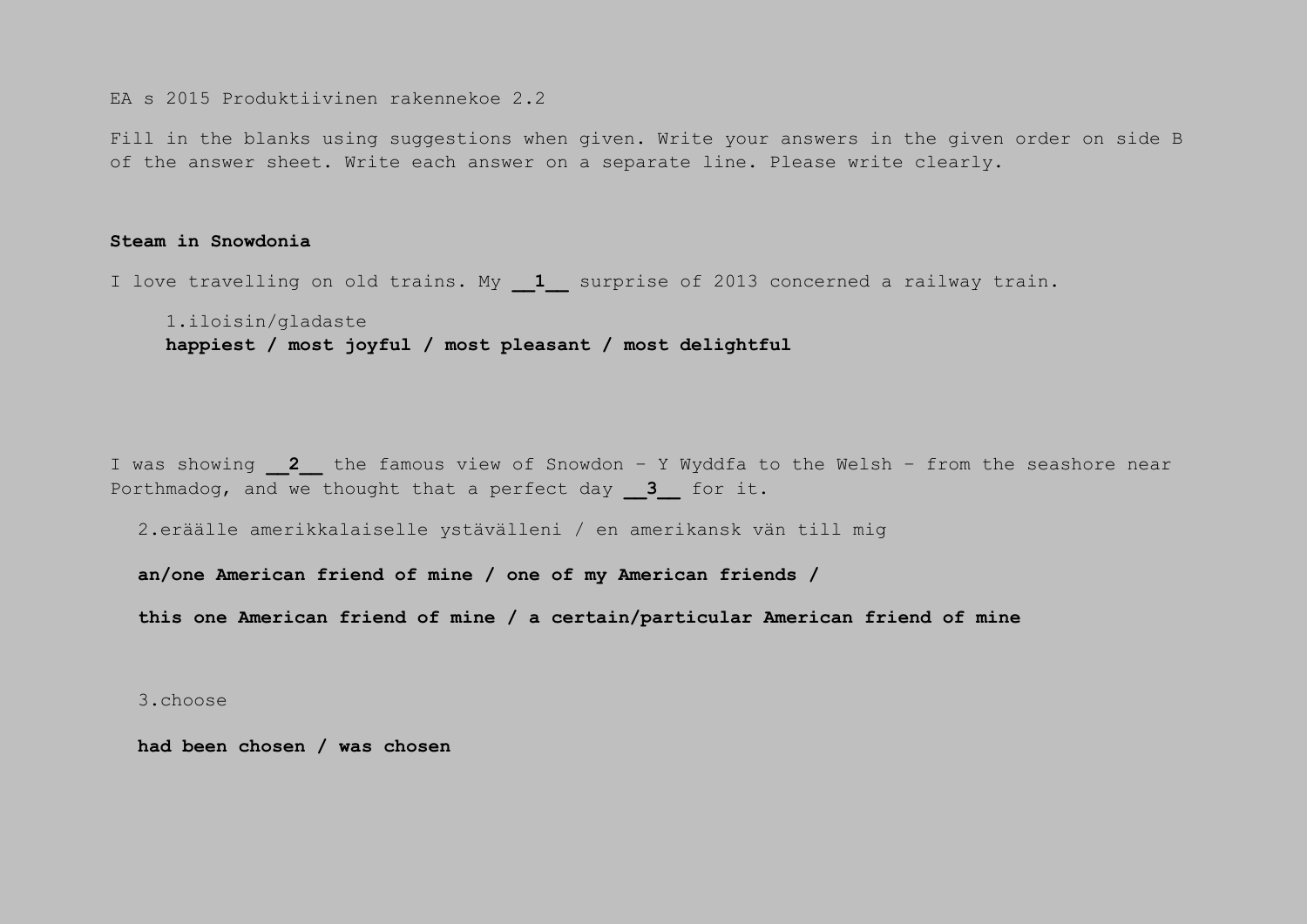It was sunny but slightly damp with Mount Snowdon blue-grey in the background and the reclaimed flatland in front speckled all over with the white shapes of **4** qrazing sheep.

4.satoja/hundratals

**hundreds of**

Seabirds swooped here and there, and a few cattle **5** up to their bellies in a tide-pool, **6** the whole scene an antique aura, 7 it were a Turner painting.

5.be

**were**

6.give

**giving / which gave**

7.ikään kuin / som om

**as if / as though / in the same way as if**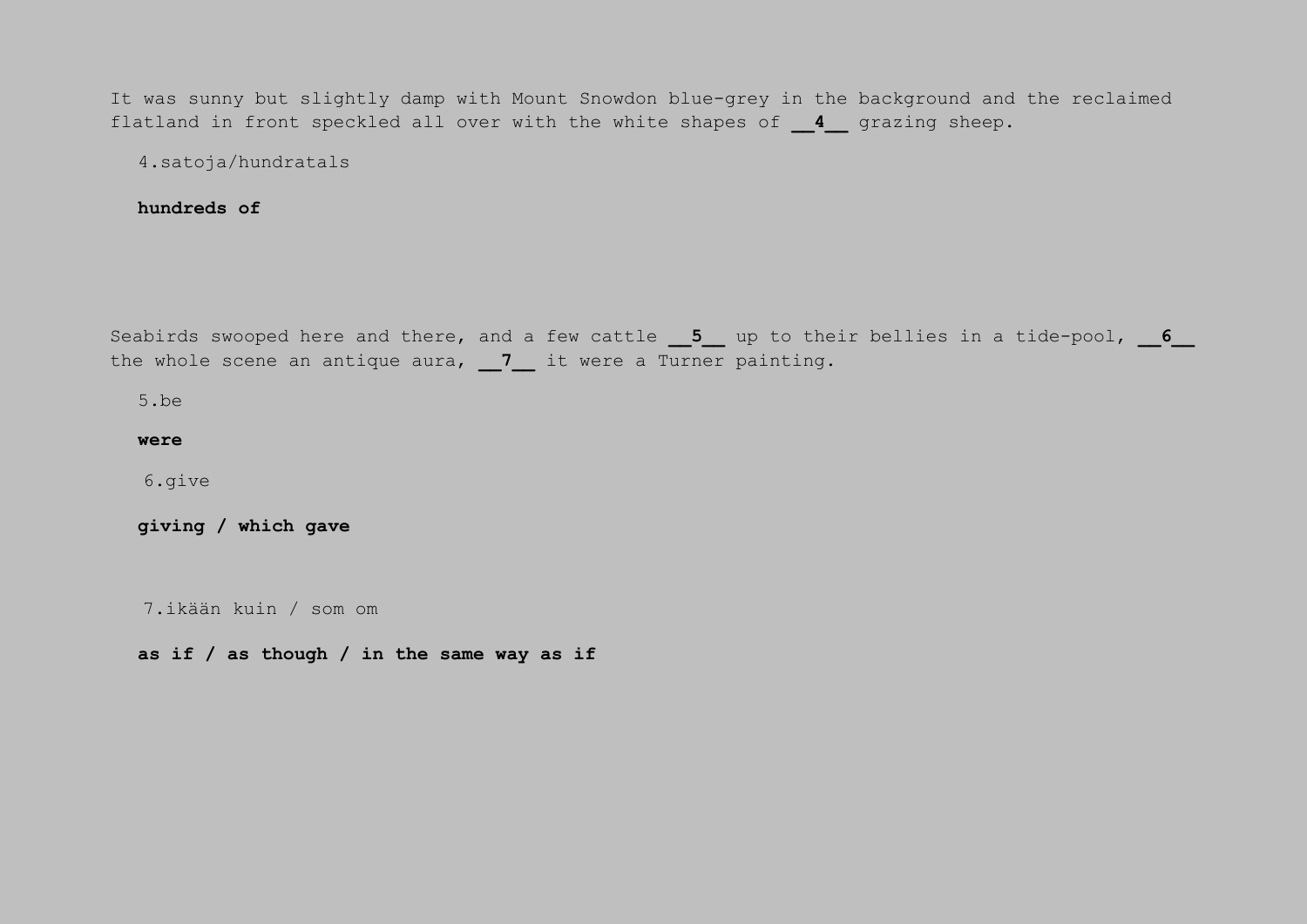I knew just what it was. It was a steam train of the narrow-gauge Highland Railway, Rheilffordd Eryri, inactive since 1837 but now once again running the 25-odd miles through the mountains, round the flank of Snowdon, between Porthmadog and Caernarfon. While I knew the line **\_\_8\_\_** already, 9 the train that day in full steam again was wonderful.

8.reopen

**had been reopened / was reopened / would have been reopened**

9.see

**seeing / to see / having seen**

I live **10** of Snowdon but I **11** through all Snowdonia by train, because for most of my lifetime no train **\_\_12\_\_** this journey.

10.näköetäisyydellä / inom synhåll

**within sight / in sight / in/within eyeshot / within visual range / within/from (an) observable distance**

11.en ollut koskaan matkustanut / jag hade aldrig rest

**had never travelled/traveled / hadn't ever travelled/traveled**

12.make

**had made / could make**